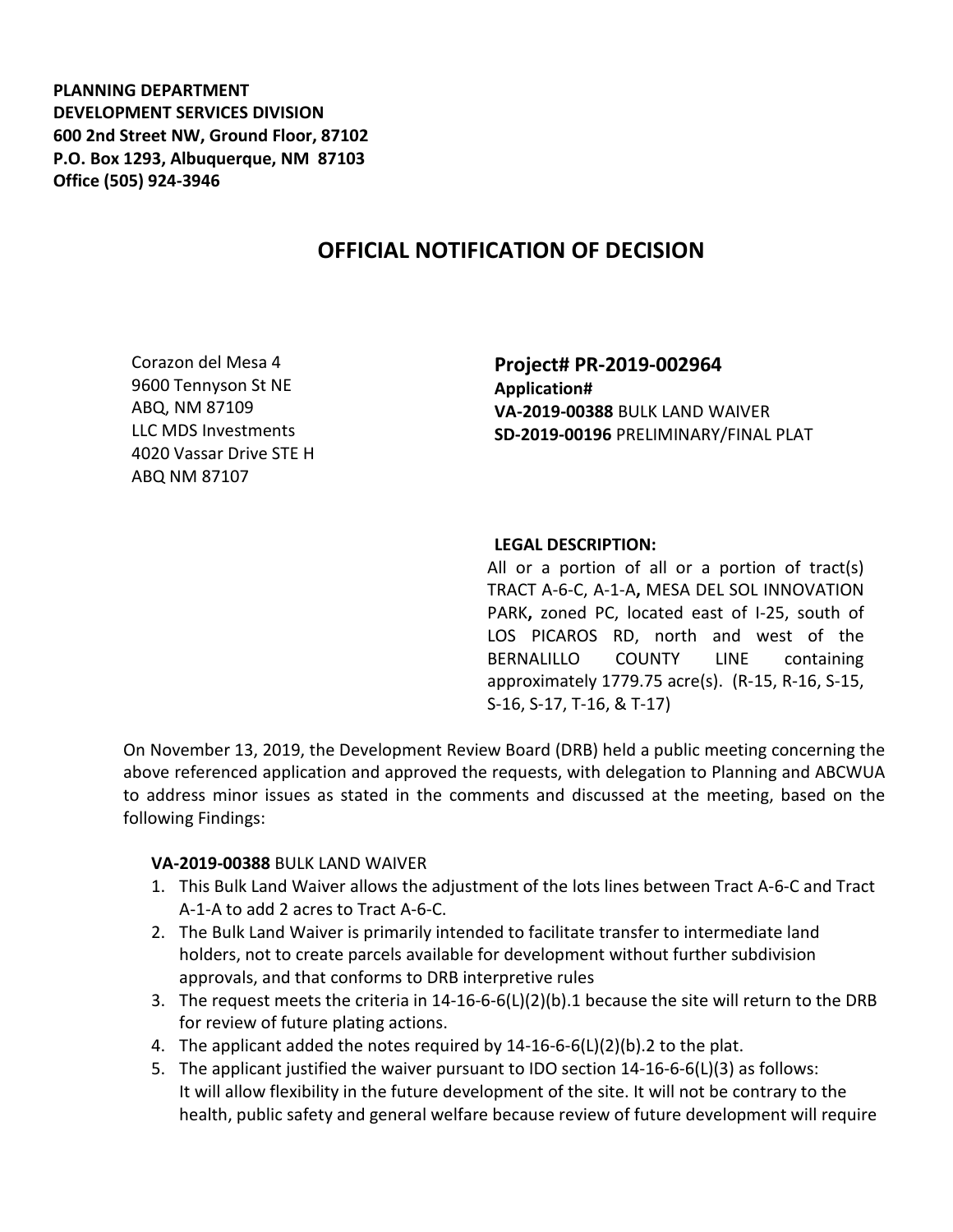Official Notice of Decision Project # PR-2019-002964 Application# VA 2019-00388 SD-2019-00196,

Page 2 of 3

compliance with safety standards. The request does not undermine the intent of the IDO because it follows the process outlined the IDO and future development will require review to ensure compliance with the applicable standards and the requirements of the PC zone.

## **SD-2019-00196 PRELIMINARY/FINAL PLAT**

- 1. This Preliminary/Final Plat changes the lot lines between Tract A-6-C and Tract A-1-A to add 2 acres to Tract A-6-C.
- 2. The site is zoned PC and meets minimum lot size.
- 3. The applicant provided the required notice as outlined in the IDO Table 6-1-1.
- 4. There is no major public infrastructure tied to this plat because the DRB approved the Bulk Land Waiver (see above). Infrastructure will be required for future platting and development actions.

Conditions:

- 1. Final sign off delegated to Planning for the DXF file approval and required signatures and ABCWUA for notes.
- 2. The applicant will obtain final sign off from Planning by DECEMBER 11, 2019 or the case may be scheduled for the next DRB hearing and could be denied per the DRB Rules of Procedure.

APPEAL: If you wish to appeal this decision, you must do so within 15 days of the DRB's decision or by **DECEMBER 1, 2019.** The date of the DRB's decision is not included in the 15-day period for filing an appeal, and if the  $15<sup>th</sup>$  day falls on a Saturday, Sunday or Holiday, the next working day is considered as the deadline for filing the appeal.

For more information regarding the appeal process, please refer to Section 14-16-6-4(U) of the Integrated Development Ordinance (IDO). A Non-Refundable filing fee will be calculated at the Land Development Coordination Counter and is required at the time the appeal is filed.

You will receive notification if any person files an appeal. If there is no appeal, you can receive Building Permits at any time after the appeal deadline quoted above, provided all conditions imposed at the time of approval have been met. Applicants submitting for building permit prior to the completion of the appeal period do so at their own risk. Successful applicants are reminded that there may be other City regulations of the IDO that must be complied with, even after approval of the referenced application(s).

Sincerely,

Jolene Wolfley DRB Chair

JW/mg